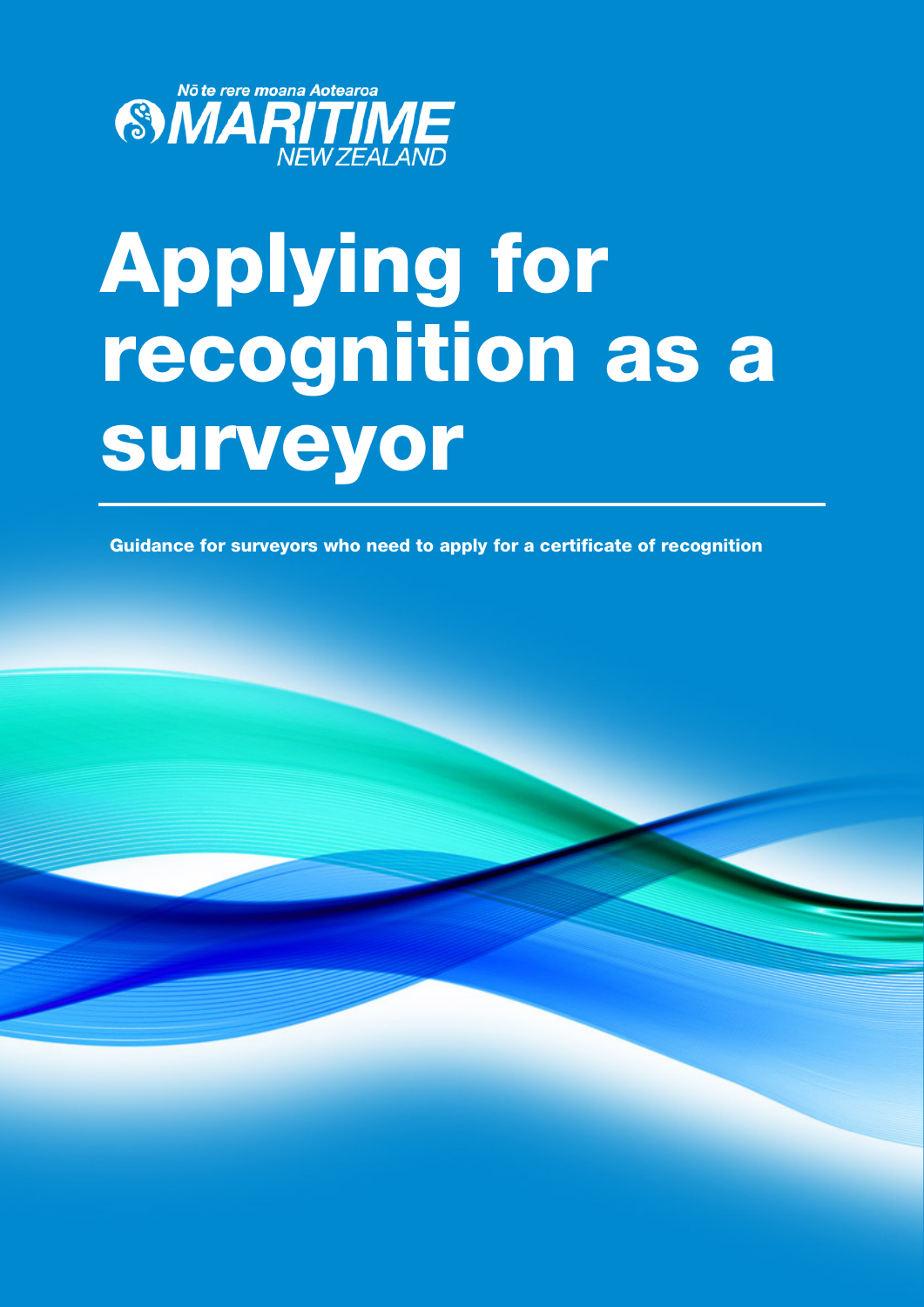# Applying for recognition as a surveyor

Last updated: July 2019

#### In this guide

| 1. | Introduction                                 | 3 |
|----|----------------------------------------------|---|
| 2. | How to apply                                 | 4 |
|    | 2.1<br>Forms to complete                     | 4 |
|    | Supporting documents to send<br>2.2          | 4 |
|    | 2.3<br>Photographs                           | 4 |
|    | <b>Application fees</b><br>2.4               | 5 |
| 3. | How Maritime NZ will assess your application | 6 |
|    | Written examination<br>3.1                   | 6 |
|    | Oral examination<br>3.2                      | 6 |
|    | Field assessment<br>3.3                      | 6 |
| 4. | The application process $-$ step by step     | 7 |
| 5. | Checklist                                    | 8 |
| 6. | Where to send your application               | 9 |

#### Application for recognition as a surveyor **Page 2 of 9** Application for recognition as a surveyor **Page 2 of 9**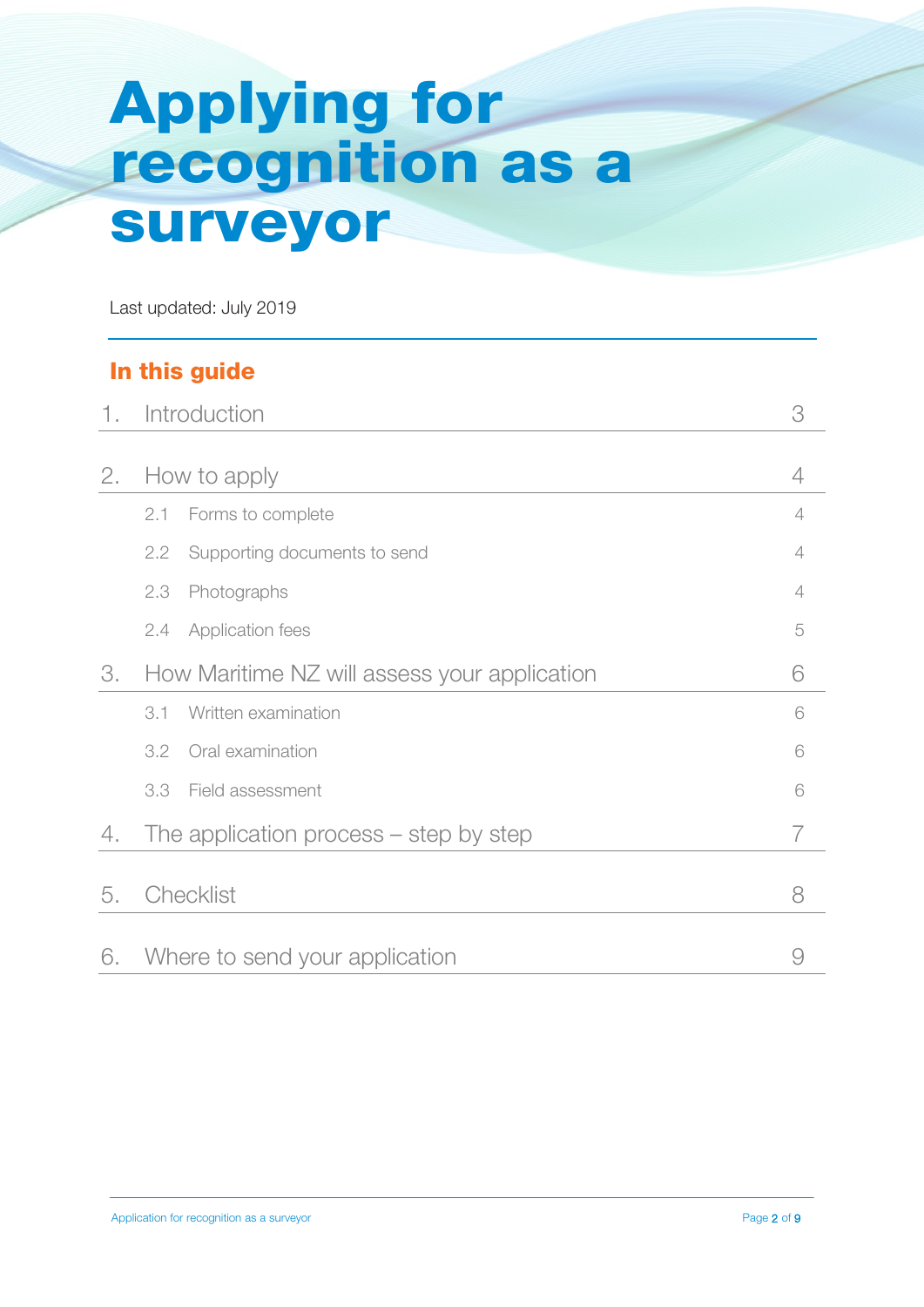# 1. Introduction

Use this guideline when applying to the Director of Maritime New Zealand (Director) for recognition as a surveyor, or a qualified or competent person in the Maritime New Zealand (Maritime NZ) Surveyor Recognition Framework.

#### Before applying

Before applying, we recommend that you read the following documents:

#### Surveyor Recognition Framework

This document outlines the surveyor recognition categories available from Maritime NZ, and the qualifications and experience that the Director may consider when assessing applications for certificates of recognition.

#### Surveying under MOSS

This document outlines what is expected of surveyors performing regulatory surveys. It reflects the survey expectations outlined in Maritime [Rule Part 44](http://www.maritimenz.govt.nz/Rules/List-of-all-rules/Part44-maritime-rule.asp) and other maritime and marine protection rules.

These documents are available on the Maritime NZ website: [maritimenz.govt.nz/surveyors.](http://www.maritime.govt.nz/surveyors)

#### Contact us

If you can't find the information you need, email[: surveyors@maritimenz.govt.nz](mailto:surveyors@maritimenz.govt.nz)

#### Disclaimer:

These guidelines provide information and explanations about the requirements set out in the Maritime Rules Part 44 and other maritime rules, but are not a substitute for the rules themselves, which are the law.

maritimenz.govt.nz/rules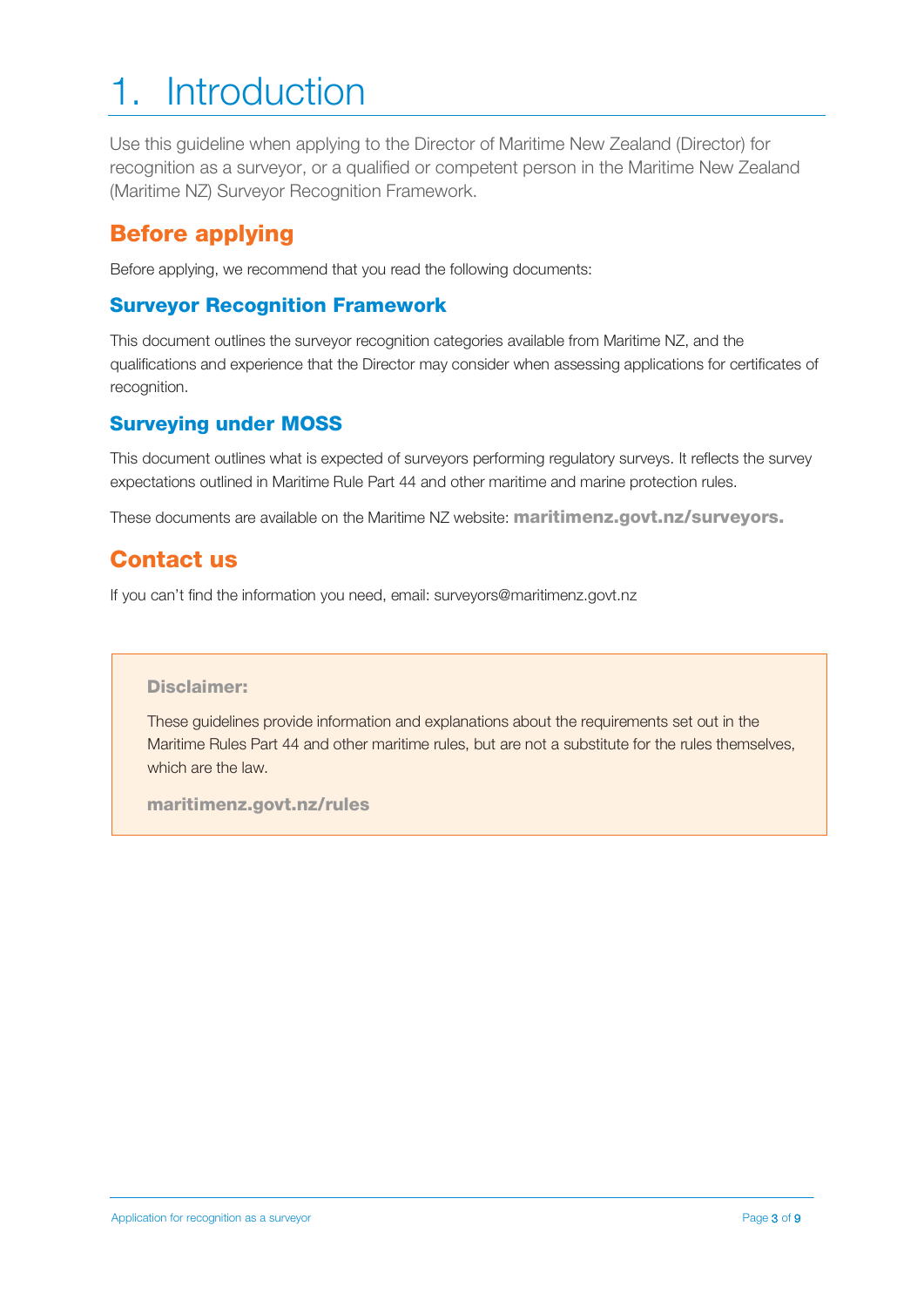# 2. How to apply

#### 2.1 Forms to complete

You need to complete and submit the following when applying for recognition:

#### • Application for recognition as a surveyor form

A completed application form, which provides your personal details, the types of surveyor recognition you are seeking, and other information supporting your application.

#### • Fit and proper person form

A completed fit and proper person form, which you must have signed and dated no more than three months before we receive your application.

#### • Consent to disclosure of information form

A completed consent to disclosure of information form so that the New Zealand Police can check your record. You must have signed and dated this form no more than three months before we receive your application.

These documents are available on the Maritime NZ website:

maritimenz.govt.nz/surveyors

#### 2.2 Supporting documents to send

Your application needs to include the following supporting documents:

- Your curriculum vitae (CV) and contact details for three referees
- A relevant list of the vessels you have surveyed
- An example of a survey plan or SSM maintenance plan you have approved.

#### 2.3 Photographs

Your application needs to include passport-sized photographs of you.

If posting your application, attach two passport-sized photographs to your *Application for recognition as a surveyor form* (inside a sealed envelope).

If emailing your application, provide an electronic passport-sized photograph as an attachment to your email (ask the photographer to provide you with an electronic copy).

The photos must:

- be in colour
- be less than 12 months old
- only show your head and shoulders
- be 30.5mm wide by 40.5mm long
- be originals, not scanned copies.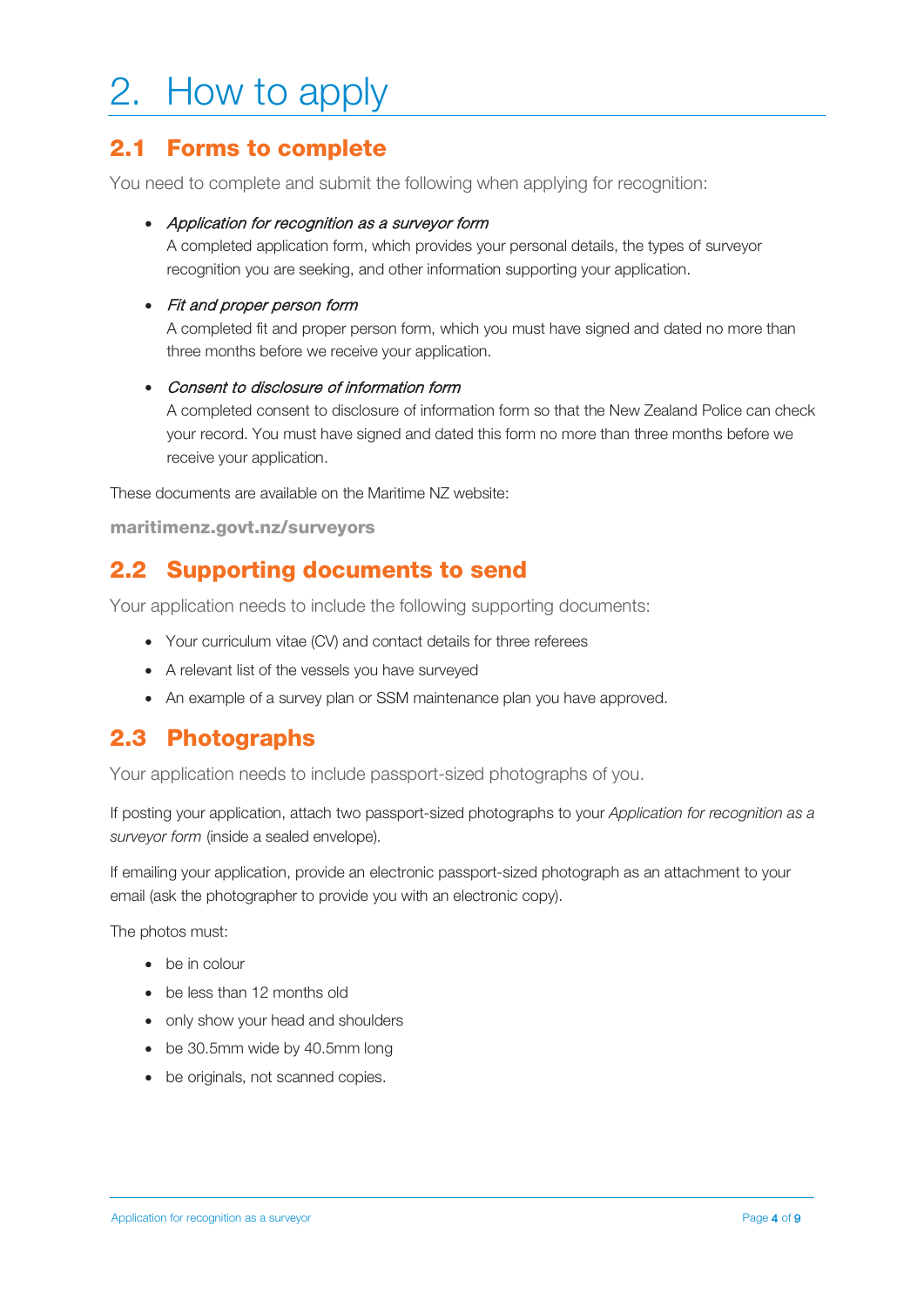#### 2. How to apply (continued)

#### 2.4 Application fees

There is a fee for your application. There are two types of fees to pay – a one-off application fee and an additional fee based on an hourly rate.

Refer to the Maritime NZ website for information about fees.

#### maritimenz.govt.nz/fees

You will be invoiced once we have formally received your application. A reference number and instructions explaining how to pay will be sent with the invoice.

You can pay:

- online using a credit card or debit card
- by internet banking or bank deposit.

Refer to the Maritime New Zealand website for more information about how to pay your fees.

maritimenz.govt.nz/howtopay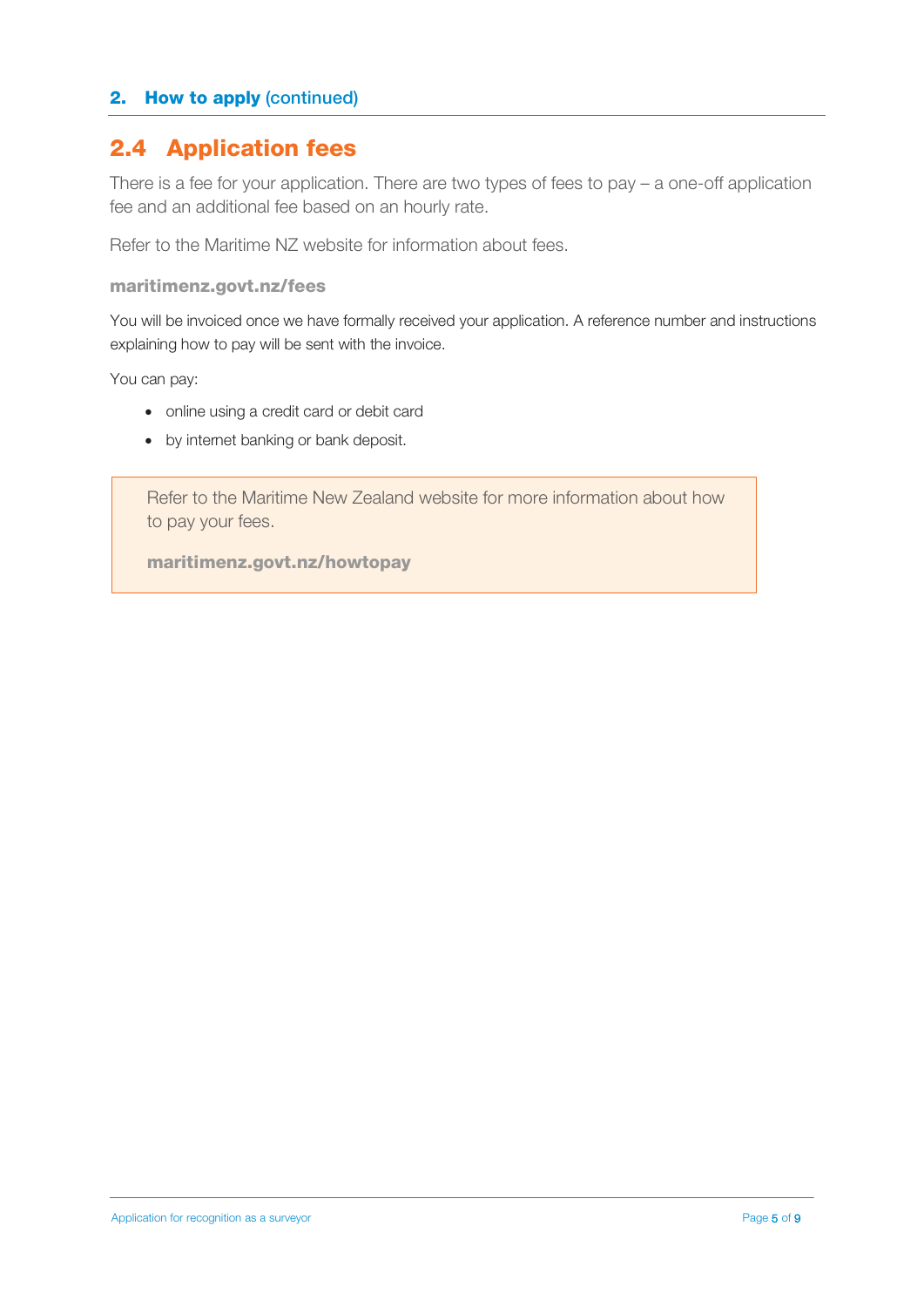### 3. How Maritime NZ will assess your application

The assessment of surveyor recognition applications will be managed by appropriately qualified Maritime NZ staff. In some instances Maritime NZ may use external experts to assist with parts of the assessment process.

After you apply, Maritime NZ may ask you for additional documentation to support your application (for example, copies of relevant survey reports or evidence of qualifications).

You may also be asked to participate in written and oral examinations, and a practical assessment of your surveying knowledge and skills. This will depend partly on the content of your Curriculum Vitae (CV) and the scope of recognition you have applied for.

If you have additional information that you think could support your application for recognition (and perhaps reduce the amount of testing), include it with your application.

#### 3.1 Written examination

A written examination will be in an 'open book' format (ie you will be allowed to consult reference material). Examinations will be held either at your nearest Maritime NZ office, or another agreed location.

Questions will be based on maritime rules, marine protection rules and practical surveying. Here are five examples of the type of question you may be asked:

- 1. Sketch a vessel showing the relative positions of the centre of gravity, centre of buoyancy, keel and metacentre, in neutral equilibrium.
- 2. Can a lifting device that has a safe working load of one tonne be fitted to a non-decked ship?
- 3. As the attending surveyor, what action should you take when identifying deviations from the approved drawings during construction?
- 4. The vessel has an ammonia refrigeration plant for the catch. As the surveyor undertaking a renewal survey for the ship, what would you expect to check, test or verify on board? What rules, guidelines and notices are relevant to your survey?
- 5. Give a general description of what to look for when undertaking an inspection of caulking during a renewal survey.

#### 3.2 Oral examination

The scope of any oral examination will be determined by the information gathered from previous stages in the application process, and will involve further enquiry into your approach to surveying. Oral examinations may be conducted in person or by video conference.

#### 3.3 Field assessment

A practical field assessment will involve a partial 'mock' survey of a ship, with focus on surveying items related to the surveyor recognition you are seeking and the results of previous stages in the application process. When a field assessment is required, you will be advised of the scope of the field assessment and be asked to assist in finding a suitable ship, location and time for the assessment.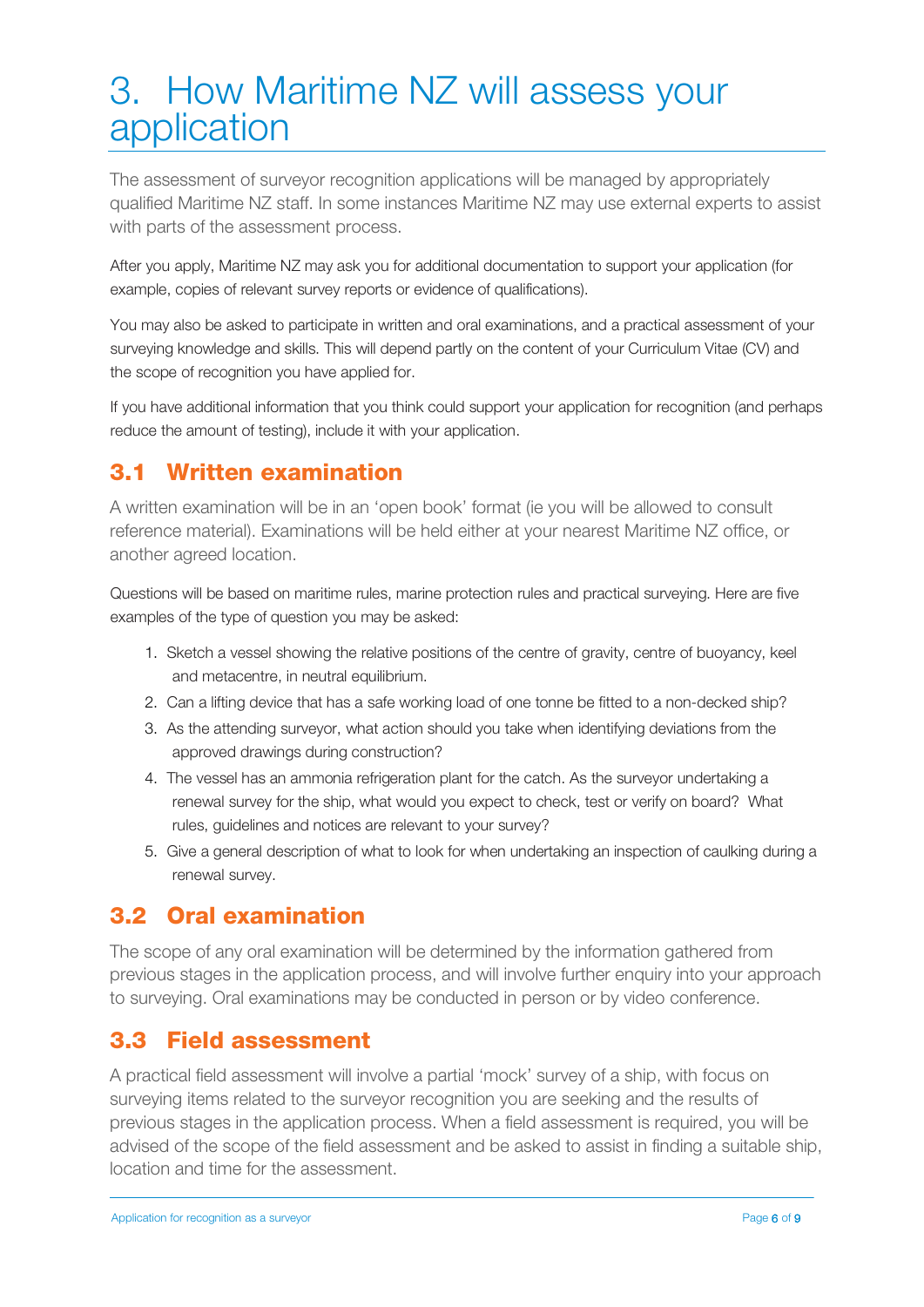# 4. The application process – step by step

#### Before applying 1

Read the relevant documents about MOSS surveyor categories and how competency will be assessed.

#### Send us your application by courier or email 2

Complete the three forms. Gather your supporting documents and identification photographs and send them to Maritime NZ.

- 1. Send your application by email, attaching the scanned documents.
- 2. Use a courier to send your completed application forms and supporting documents.

#### Confirmation and/or request sent 3

Maritime NZ will send you an email or letter to confirm that we have received your application and advise you of any documents we need from you before we can finalise your application.

#### Assessment and payment of application fee 4

Maritime NZ will assess your application.

You may be asked to provide further information, or to participate in an exam or practical assessment.

Maritime NZ will send you an invoice with your reference number and information on how to pay the application fee once we begin the assessment. Please note we cannot release your certificate unless payment has been received.

#### Issue of certificate 5

If you are successful, Maritime NZ will issue the applicable certificate of recognition.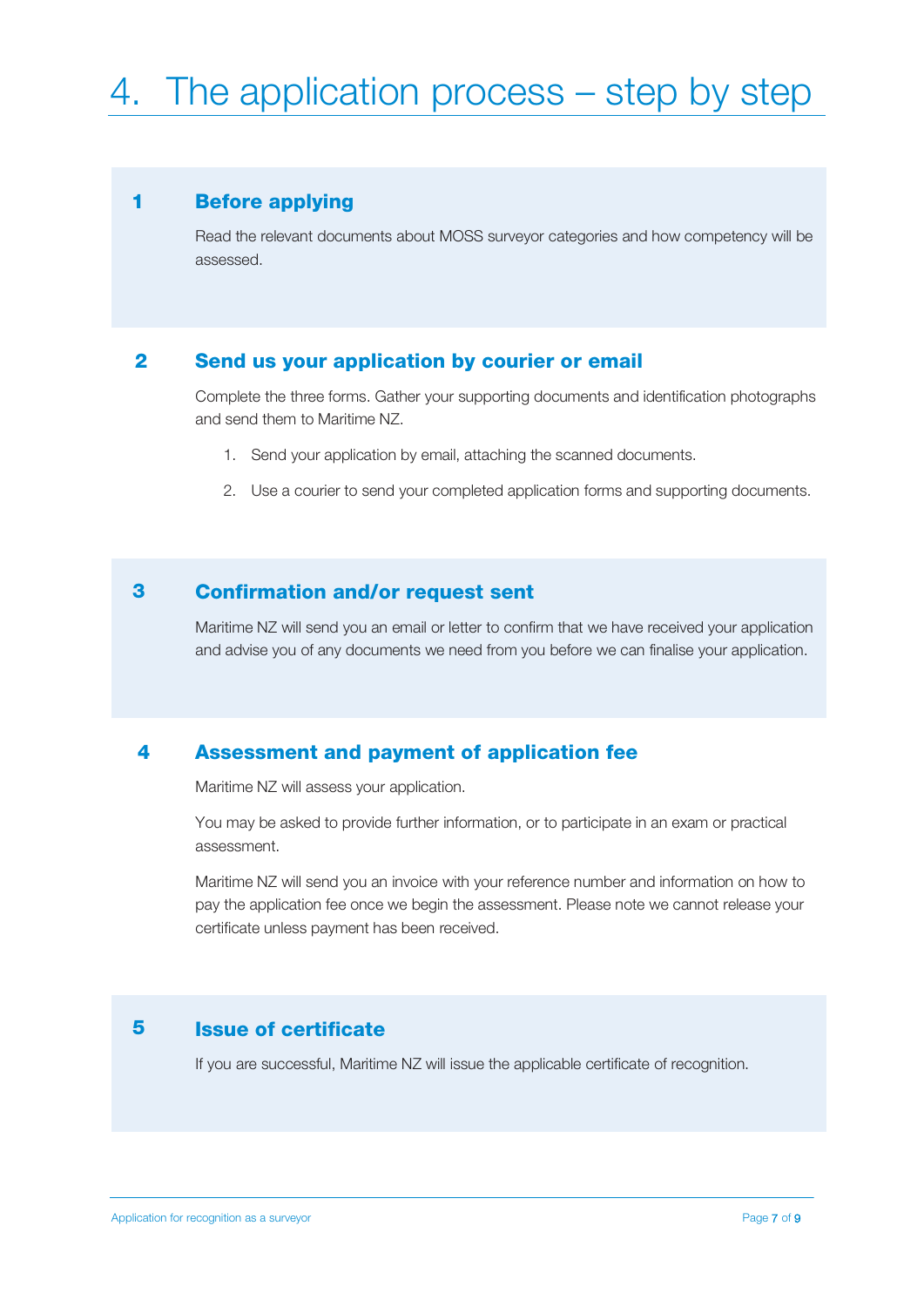## 5. Checklist

- Completed *Application for recognition as a surveyor form*
- Completed *Fit and proper person form*
- Completed *Consent to disclosure of information form*

#### Supporting documentation

- A copy of your Curriculum Vitae
- $\Box$  Contact details for three referees
- List of vessels surveyed relevant to category/categories you have applied for
- Examples of a survey plan or SSM maintenance plan you have approved

#### Photographs

Either attach two passport-sized photographs to your posted application, or include an electronic passport-sized photograph with your emailed application.